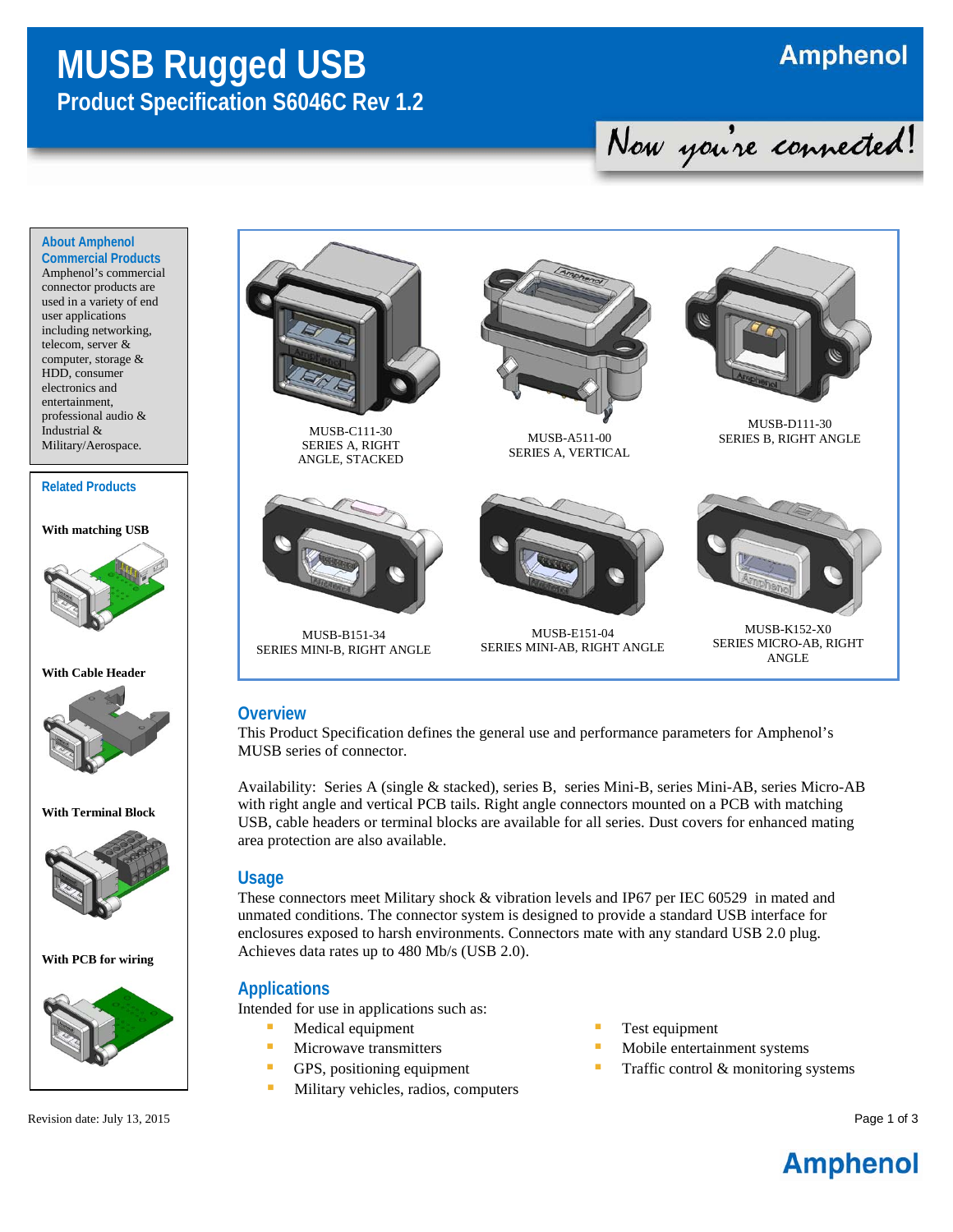### **S6046C Rev 1.2**

## Now you're connected!

#### **About Amphenol**

**Commercial Products** Amphenol's commercial connector products are used in a variety of end user applications including networking, telecom, server & computer, storage & HDD, consumer electronics and entertainment, professional audio & Industrial & Military/Aerospace.

#### **Related Products**





9 POSITION CONNECTOR SHOWN



MRJ-5480-01 SHOWN VERTICAL, PCB TAIL, 8 POSITION RJ45



MRJ-5380-01 SHOWN RIGHT ANGLE, PCB TAIL, 8 POSITION RJ45

Amphenol Canada Corp. **Page 2 of 3** and the corp. Page 2 of 3 605 Milner Avenue +1 416 291 4401

www.amphenolcanada.com

#### **Connector Electrical Characteristics**

| Parameter                          | Series A & B                            | Series Mini-B & Mini-AB   | Series Micro-AB                    |
|------------------------------------|-----------------------------------------|---------------------------|------------------------------------|
| Current rating:                    | 1.5A per contact                        | 1.0A per contact          | Up to $1.8A$ per contact (see dwg) |
| Contact resistance:                | $30 \text{ m}\Omega$ max                | $50 \text{ m}\Omega$ max  | $30 \text{ m}\Omega$ max           |
| Insulation resistance: 1000 MΩ min |                                         | $100 \text{ M}\Omega$ min | $100 \text{ M}\Omega$ min          |
| DWV:                               | 500V AC @ sea level 100V AC @ sea level |                           | 100V AC @ sea level                |
|                                    |                                         |                           |                                    |

#### **Connector Mechanical Characteristics**

Thermal Shock: 5 cycles  $@ -40°$  to  $+125°$  C Physical Shock: Per EIA364-27 Condition H (11ms 30G) Humidity: Per EIA364-31 Condition C, method III Vibration: Per EIA364-28 per Condition V, Letter A Salt spray: Per EIA364-26, 250 Hrs

#### **Process Characteristics**

Recommended soldering process: Hand or wave soldering peaked at 260°C for 8 seconds max. Recommended Torque for  $#4-40$  or M3 Panel Mount Screws: 0.45 to 0.65 Nm  $(4-5.75 \text{ in-lbs})$ . Recommended Torque for #2-56 or M2.5 Panel Mount Screws: 0.23 to 0.34 Nm (2 - 3 in-lbs). Solder tails suitable for PCB thickness of 1.52mm (.062") Mating Cycles: 1500 (Series A & B) 5000 (Series Mini-B & Mini-AB)

10000 (Series Micro-AB)

#### **Material Requirements**

MUSB connectors are RoHS compliant.

Unless otherwise specified, the materials for each component shall be:

- Contacts: Phosphor Bronze with  $30\mu$ " (0.76 $\mu$ m) min Gold over  $50\mu$ " (1.27 $\mu$ m) min Nickel
- Housing: Engineering thermoplastic, UL94V-0 rated, Black. White for series B.
- Shell: Die cast Zinc alloy, Nickel plating

Temperature rise: Meets the requirement of 30° C ΔT Operating temperature  $-40^{\circ}$  to  $+105^{\circ}$  C

#### **Available Documents**

#### **Drawing Numbers:**

|  | P-MUSB-A211-XX MUSB rugged Series A, Right Angle, on PCB with R/A cable header. Thread & Dust cover option          |
|--|---------------------------------------------------------------------------------------------------------------------|
|  | P-MUSB-A511-XX MUSB rugged Series A, Vertical PCB mount                                                             |
|  | P-MUSB-B151-XX MUSB rugged Series Mini-B, right angle PCB tail                                                      |
|  | P-MUSB-CA11-XX MUSB rugged Series A, stacked, Right angle, on PCB. Thread & Dust cover options                      |
|  | P-MUSB-D411-3X MUSB rugged Series B, Right Angle, on PCB with terminal block                                        |
|  | P-MUSB-E151-XX MUSB rugged Series Mini-AB, Right Angle PCB tail, Thread & Dust Cover options                        |
|  | P-MUSB-K152-X0 MUSB rugged Series Micro-AB, Right Angle PCB tail, Thread options                                    |
|  | Contact factory, authorized Amphenol representative or website www.amphenolcanada.com for additional configurations |
|  |                                                                                                                     |

#### **Quality Test Reports**

| OTR9300377 | Series Mini-B & Mini-AB |
|------------|-------------------------|
| OTR9300378 | Series A & B            |
| OTR9300482 | Series Micro-AB         |

Copyright © Amphenol Corporation 2011 • All rights reserved



THIS DOCUMENT CONTAINS PROPRIETARY INFORMATION AND SUCH INFORMATION MAY NOT BE DISCLOSED TO OTHERS FOR ANY PURPOSE OR USED FOR MANUFACTURING PURPOSES WITHOUT WRITTEN PERMISSION FROM AMPHENOL CANADA CORP.